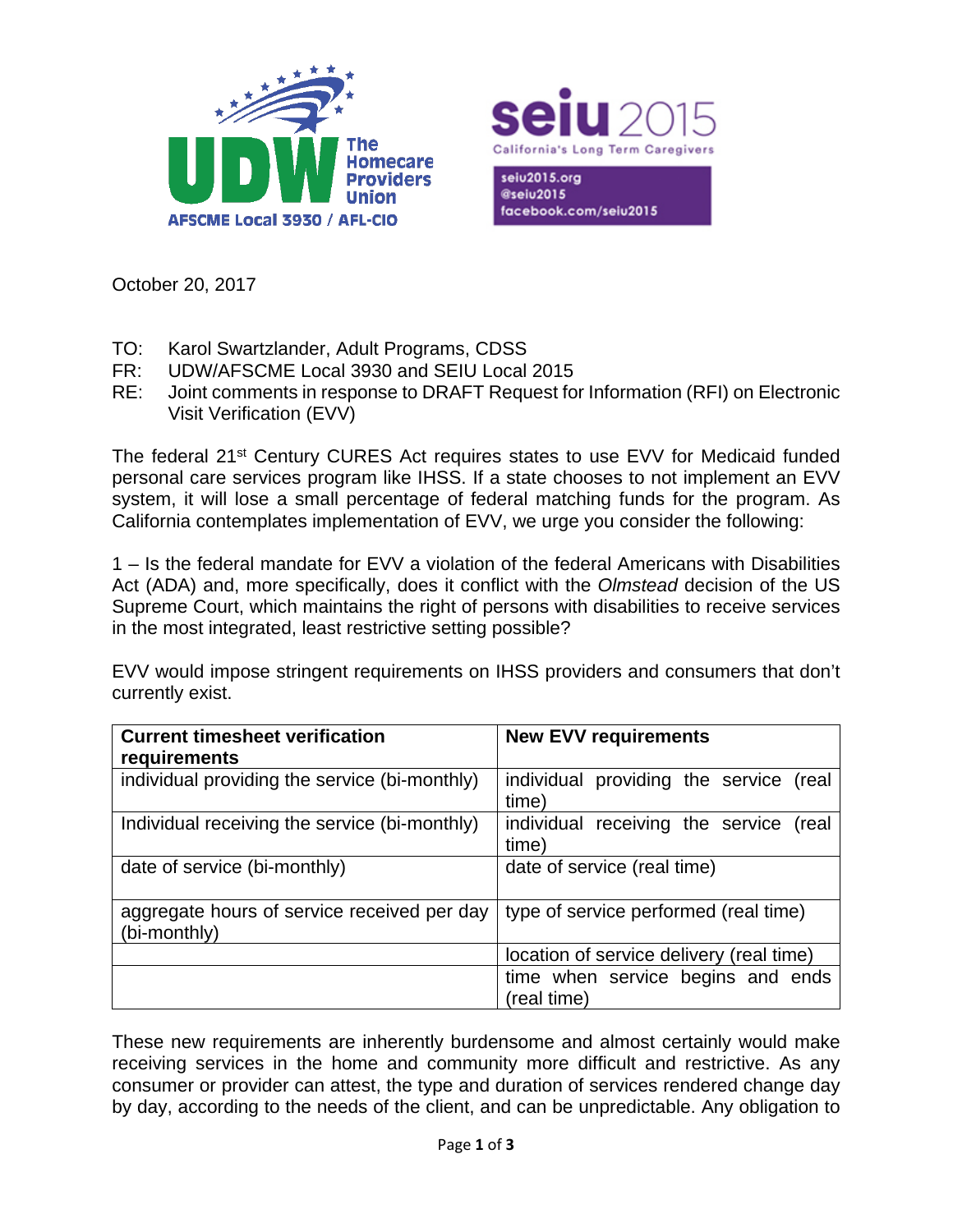verify services in real time or even daily is onerous and will make an already difficult job even more difficult. As it is, consumers face huge challenges recruiting and retaining quality homecare workers. EVV will only exacerbate the shortage of workers and make it more difficult for consumers to remain safely in their homes.

We recommend CDSS request a formal opinion from the state Attorney General on the legal standing of the EVV mandate before it makes any attempt to implement this new system. It is almost certain that consumers and other stakeholders will challenge the legality of EVV; it would behoove the state to determine in advance if it will be forced to defend its actions in court. Finally, does the state want to implement a system that is antithetical to independent living in the community; a founding principle of IHSS?

2 – Is the cost of implementing EVV in California greater than the fiscal benefit of retaining the existing federal financial participation?

Federal law stipulates that states who do not require EVV beginning January 2019 will experience a slight reduction in their federal medical assistance percentage (FMAP), beginning in 2019 and increasing over time. Is it possible the cost of implementing EVV will be greater than the loss of funding?

Some fundamental questions to consider:

- What would the prescribed reduction in FMAP amount to each year?
- What is the cost of the design, development and installation of EVV (at 10% General Fund)?
- What is the annual cost of maintenance of EVV (at 25% General Fund)?
- What is the annual cost of administrative activities, education and training relative to EVV (at 50% General Fund)?
- What are the estimated legal and administrative costs of defending the state's implementation of EVV in court (at 100% General Fund)?

There is no other state that comes close to California when it comes to the caseload and workforce numbers of IHSS. It is clear from the draft RFI that it will be a tremendous undertaking to create an EVV system that can successfully interact with a large and complex IT system such as CMIPS. We recommend that the Legislative Analyst's Office do a full analysis of the costing of EVV on an on-going basis versus taking the reduced FMAP for non-compliance.

3 – With the ongoing uncertainty on the federal level relating to Medicaid funding, is it wise to embark on a project of this magnitude that is premised on a federal funding formula that may change in the future? If Congress is successful in fundamentally transforming the Medicaid program into a block grant or per capita program, is there any guarantee that federal matching funds for EVV will remain at the levels outlined in the 21<sup>st</sup> Century CURES Act? Would this impact the standing of the federal government to even require states to use EVV in the first place?